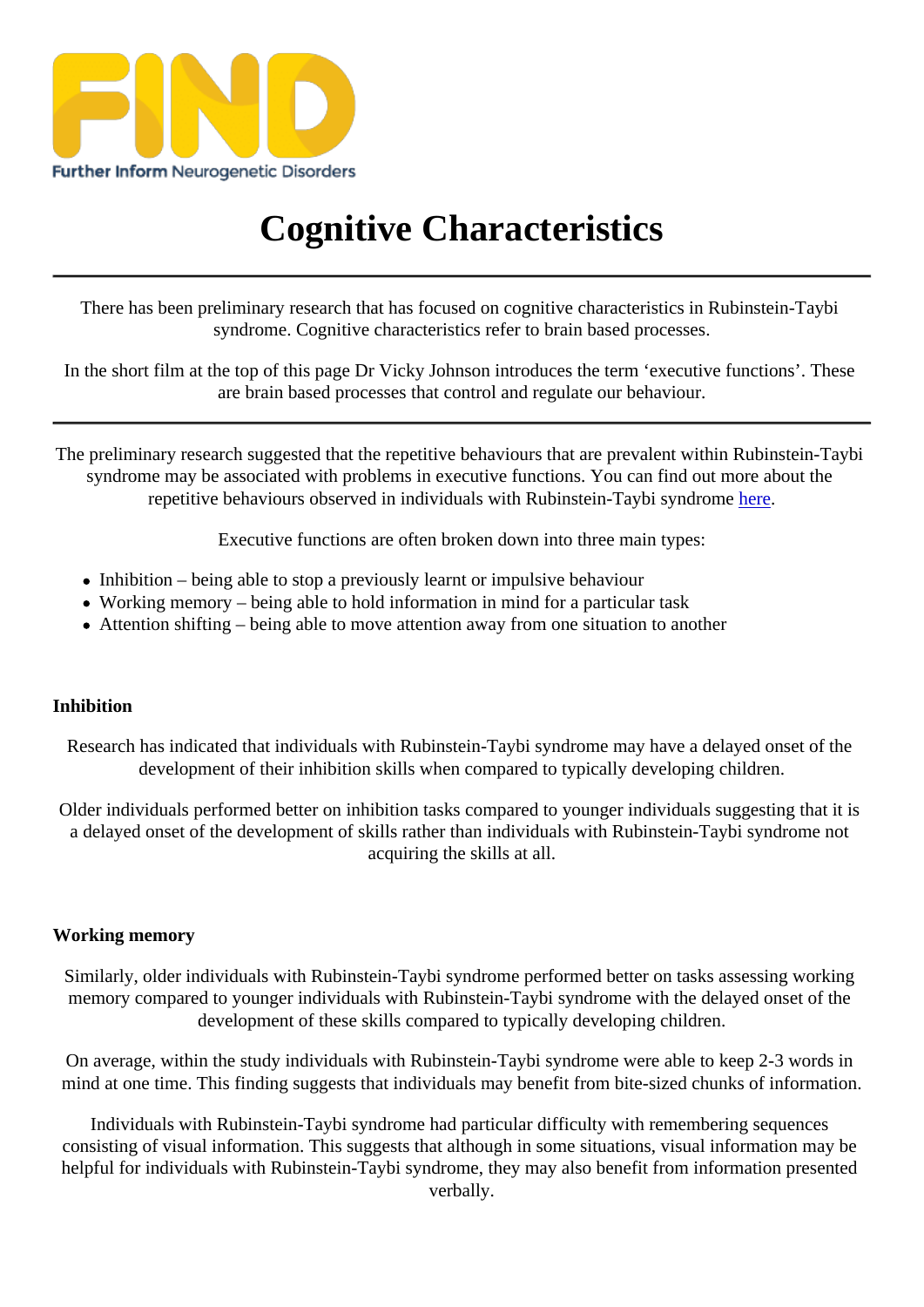A published study completed at the University of Birmingham in 2016 focused on the development of working memory in individuals with Rubinstein-Taybi syndrome. It was suggested that individuals with Rubinstein-Taybi syndrome show an improvement in their verbal working memory as they get older but this wasn't found for their visuo-spatial working memory. This may suggest that individuals with Rubinstein-Taybi syndrome may have particular difficulty with their visual working memory abilities.

The results of this study were collected at a specific point in time and individuals with Rubinstein-Taybi syndrome were not followed up over time. This means that the findings should be interpreted with caution as more research is needed to confirm them.

You can download the research paper focusing orthering

## Attention shifting

Research suggested that individuals with Rubinstein-Taybi syndrome find it difficult when there is complex attention shifting e.g. many attention shifts in a short period of time, compared to typically developing children. However, further research needs to confirm this and focus on why this may be.

Links between repetitive behaviour and executive functioning

Taking these findings together, there was an association found between repetitive questioning in individuals with Rubinstein-Taybi syndrome and their performance on tasks of inhibition and the verbal working memory task.

Additionally, there was also an association found between 'completing behaviour' (insisting that activities/objects arcomplete' or 'whole) and attention shifting.

These findings suggest that repetitive behaviour in Rubinstein-Taybi syndrome may be related to difficulties in executive functioning.

You can read more about this researche

Theory of Mind

Research has also looked at another brain process known as Theory of Mind. Theory of Mind can be defined as an individual's ability to reason about another's thoughts and feelings.

Research has indicated that individuals with Rubinstein-Taybi syndrome passed early Theory of Mind tasks such as 'helping' and 'cooperation' but found later tasks more difficult. These later tasks may have been more difficult for individuals with Rubinstein-Taybi syndrome as they had included a working memory demand of an individual having to remember facts about an event/story.

You can read more about this researchere.